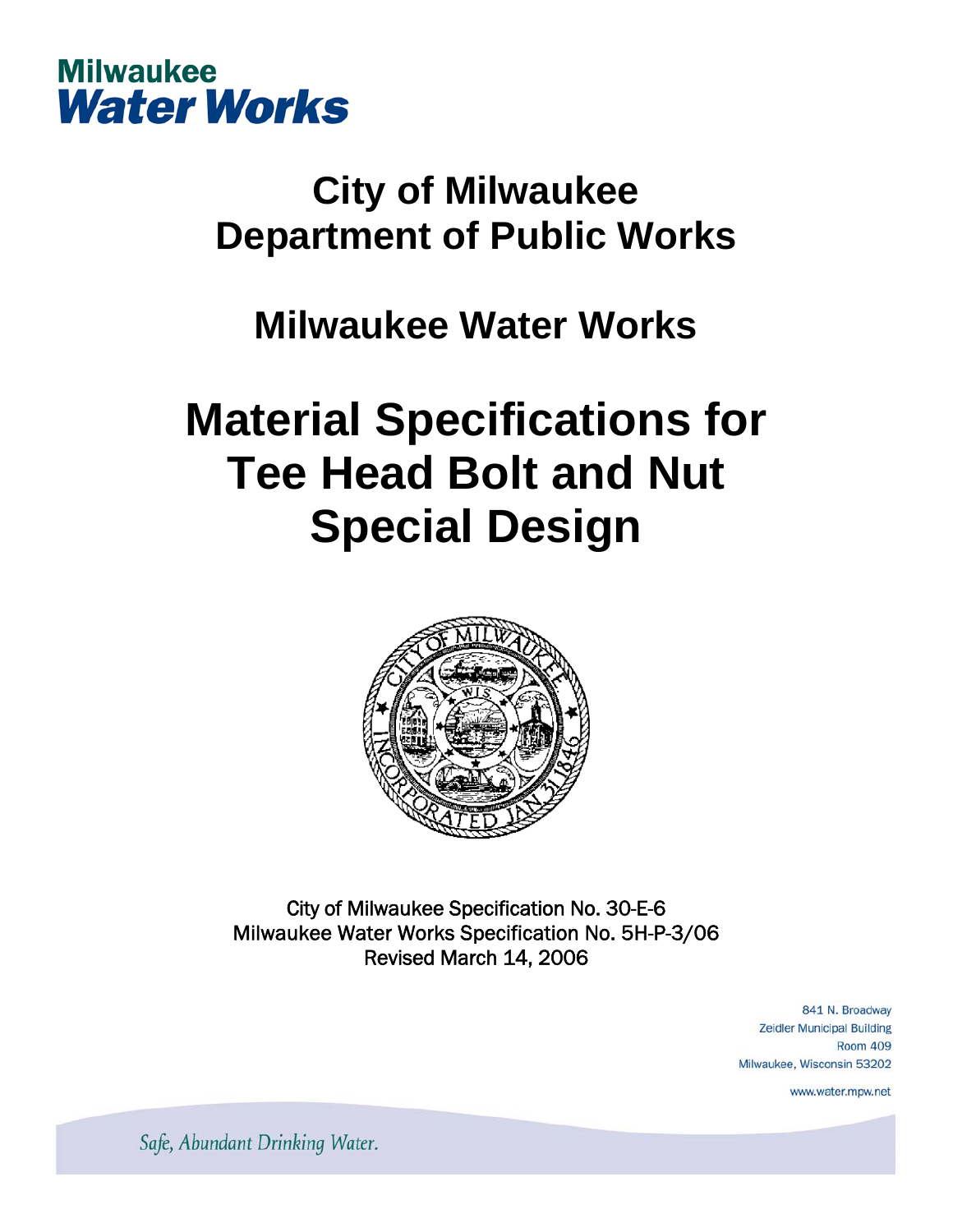City of Milwaukee Specification No. 30-E-6 March 14, 2006 (W.E.D. No. 5H-P-3/06)

### TEE HEAD BOLT AND NUT – SPECIAL DESIGN

**I. GENERAL REQUIREMENTS:** Vendors bidding through the Department of Administration - Business Operations Division, Procurement Services Section shall comply with the latest version of City of Milwaukee Specification No. 70b-D-7, except as modified in the technical requirements as described herein.

#### **II. TECHNICAL REQUIREMENTS:**

 A. Description: The Tee Head bolts shall conform to the dimensions indicated on attached drawings A, B, and C for each size and type of bolt.

The nuts shall be heavy hexagon design.

B. Standards: Tee Head bolts shall be 300 Series 18-8 stainless steel material meeting the requirements of ASTM  $A - 193$  or ASTM  $A - 276$  or high strength low alloy steel meeting ASTM A – 242.

Nuts shall be made of the same material as the bolts.

 C. Markings: Markings on the bolts and nuts shall be in conformance with the manufacturers designation and in accord with the industry's standard.

 The container in which the bolts and/or nuts are shipped shall be marked or have an attached label which lists the heat period or ladle of the material used.

D Certification: A certification shall be furnished by the manufacturer for each size bolt and nut furnished. It shall list for stainless steel, the nickel and chromium contents. For HSLA steel, it shall list carbon, copper, manganese, phosphorous, and sulfur. Yield strength, tensile strength, and elongation of the sample taken and tested at the plant shall also be shown. This information shall be available prior to or at the time of delivery.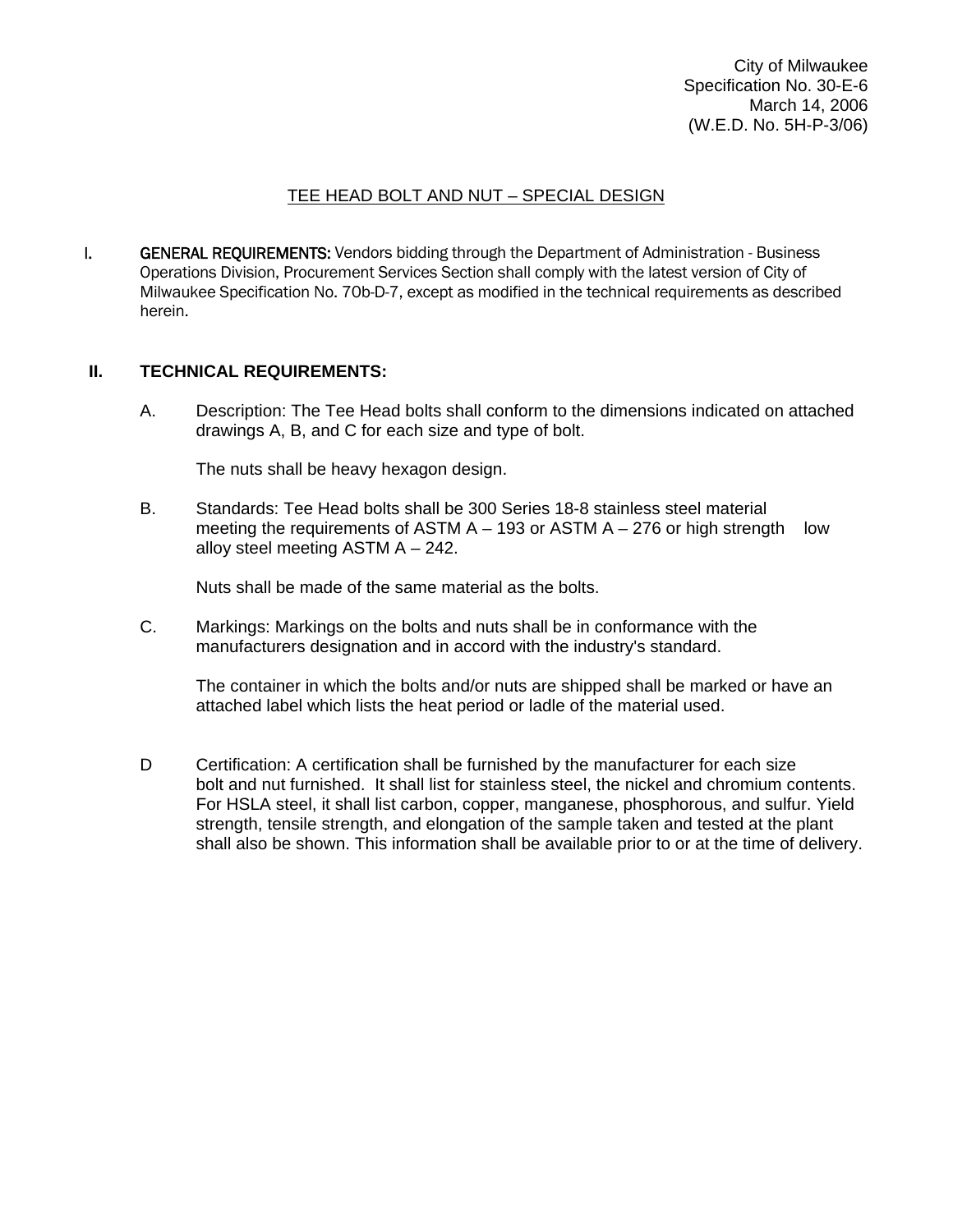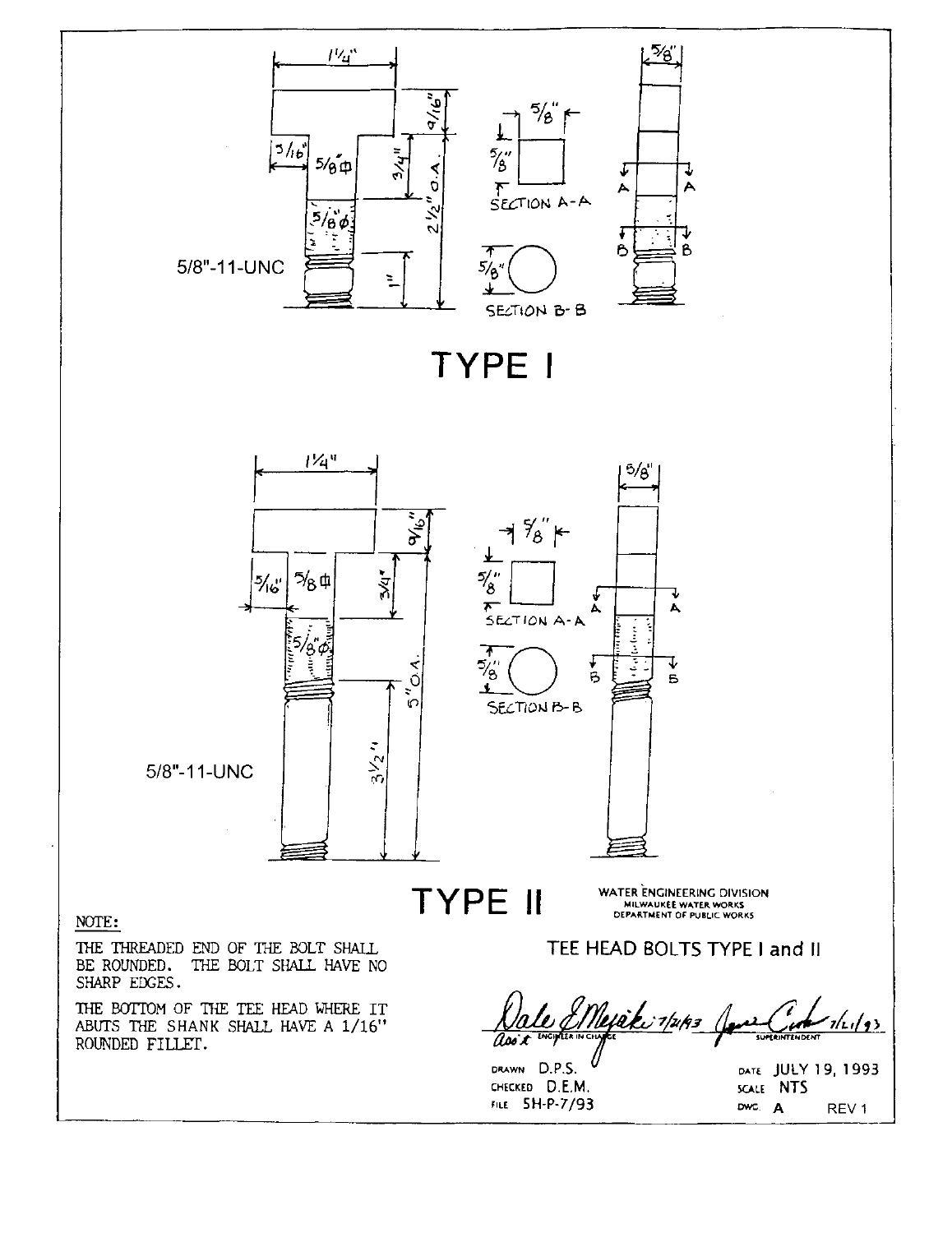